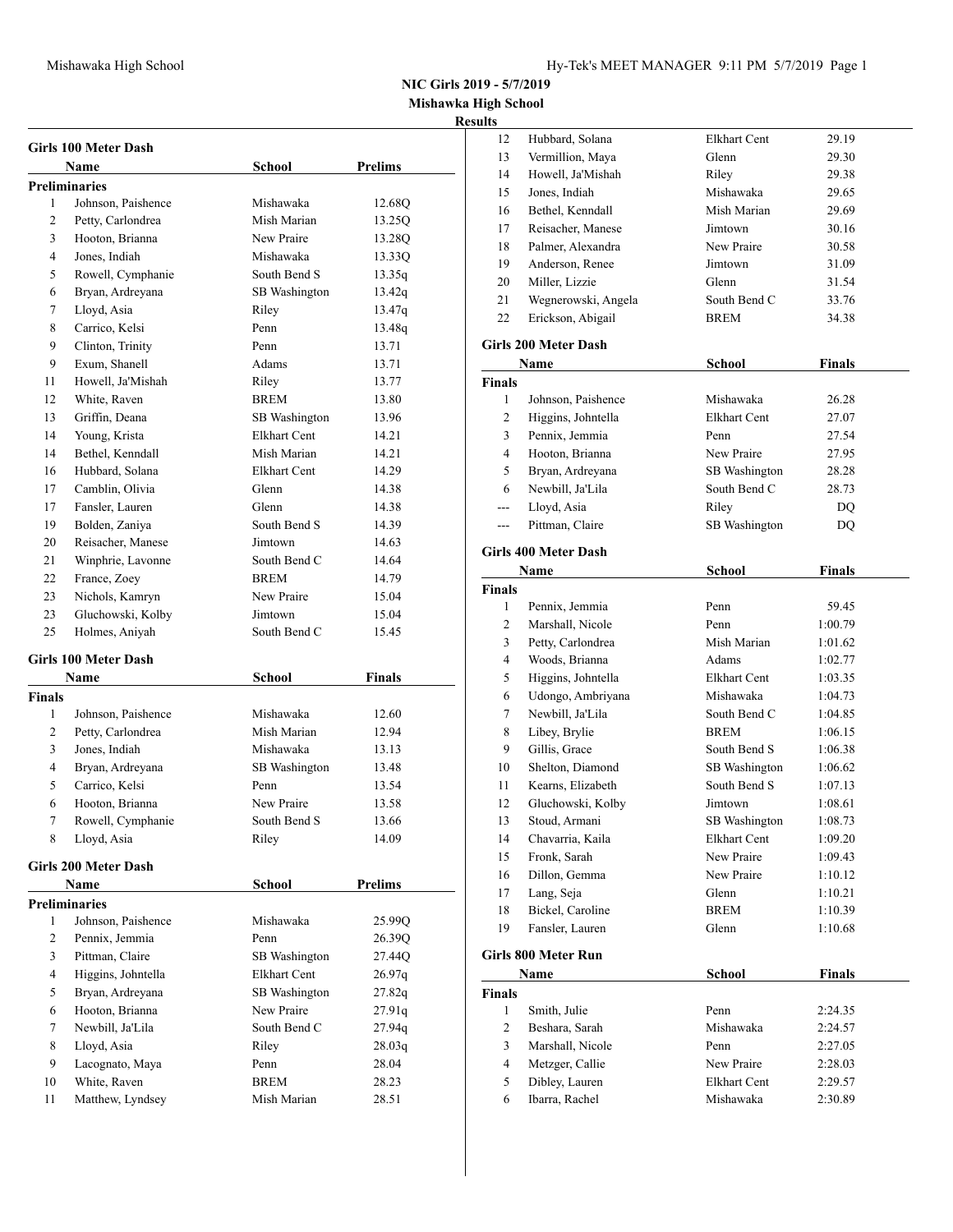**Mishawka High School**

|                | Finals  (Girls 800 Meter Run)<br>Name | School              | <b>Finals</b> |
|----------------|---------------------------------------|---------------------|---------------|
| 7              | Kenney, Marissa                       | Riley               | 2:32.94       |
| 8              | Bryant, Lauren                        | Mish Marian         | 2:36.13       |
| 9              | Mihut, Hannah                         | Adams               | 2:37.11       |
| 10             | Indeikina, Olesya                     | Glenn               | 2:39.92       |
| 11             | Hodges, Emma                          | Elkhart Cent        | 2:44.30       |
| 12             | Hall, Rachel                          | <b>BREM</b>         | 2:48.65       |
| 13             | Kwiatkowski, Sarah                    | New Praire          | 2:51.28       |
| 14             | Gramm, Jasmine                        | BREM                | 2:57.41       |
| 15             | Griffin, Abbi                         | Jimtown             | 2:59.84       |
| 16             | Woods, Izzy                           | Glenn               | 3:03.96       |
| 17             | Landon, Carly                         | Jimtown             | 3:07.75       |
| ---            | Kearns, Maggie                        | Mish Marian         | DQ            |
|                | Girls 1600 Meter Run                  |                     |               |
|                | Name                                  | School              | Finals        |
| <b>Finals</b>  |                                       |                     |               |
| 1              | Quintana, Faith                       | Mishawaka           | 5:14.10       |
| 2              | Neal, Brooke                          | Penn                | 5:23.25       |
| 3              | Beshara, Sarah                        | Mishawaka           | 5:26.69       |
| 4              | Dibley, Lauren                        | Elkhart Cent        | 5:29.57       |
| 5              | Malloy, Hadley                        | <b>Elkhart Cent</b> | 5:42.02       |
| 6              | Casbon, Katie                         | Penn                | 5:42.14       |
| 7              | Hall, Rachel                          | <b>BREM</b>         | 5:43.32       |
| 8              | Indeikina, Olesya                     | Glenn               | 5:44.22       |
| 9              | Kearney, Maeve                        | South Bend S        | 5:50.25       |
| 10             | Kenney, Marissa                       | Riley               | 5:51.74       |
| 11             | Lavelle, Kathleen                     | South Bend S        | 5:52.39       |
| 12             | Cimoch, Sarah                         | Riley               | 5:54.80       |
| 13             | Peters, Gabriele                      | New Praire          | 5:55.70       |
| 14             | Cooper, Megan                         | South Bend C        | 5:59.13       |
| 15             | Braun, Katelyn                        | Glenn               | 5:59.87       |
| 16             | Kroll, Juliana                        | New Praire          | 6:01.02       |
| 17             | Perkins, Meghan                       | South Bend C        | 6:20.66       |
| 18             | Coman, Magdalena                      | Adams               | 6:53.59       |
| 19             | Pendell, Charlotte                    | Jimtown             | 7:07.29       |
| $- - -$        | Kearns, Maggie                        | Mish Marian         | DQ            |
| ---            | Bryant, Lauren                        | Mish Marian         | DQ            |
| ---            | Mahoney, Makayla                      | BREM                | DQ            |
|                | Girls 3200 Meter Run                  |                     |               |
|                | <b>Name</b>                           | <b>School</b>       | <b>Finals</b> |
| <b>Finals</b>  |                                       |                     |               |
| 1              | Jankowski, Ellie                      | Penn                | 11:23.07      |
| 2              | Quintana, Faith                       | Mishawaka           | 11:47.88      |
| 3              | Alkire, Aislynn                       | Penn                | 12:16.51      |
| $\overline{4}$ | Mischak, Madeline                     | Adams               | 12:16.80      |
| 5              | Richardson, Brooke                    | Elkhart Cent        | 12:26.89      |
| 6              | Cooper, Megan                         | South Bend C        | 12:32.38      |
| $\tau$         | Young, Kyra                           | Mishawaka           | 12:35.68      |
| 8              | Peters, Gabriele                      | New Praire          | 12:43.55      |
| 9              | Hlawacz, Alyxandra                    | South Bend C        | 12:45.44      |
| 10             | Skube, Ivie                           | Adams               | 12:46.38      |
| 11             | Roll, Irie                            | <b>Elkhart Cent</b> | 12:47.11      |
| 12             | Coman, Rose                           | Riley               | 12:47.82      |
|                |                                       |                     |               |

| <b>Results</b>                |                                       |                     |                |
|-------------------------------|---------------------------------------|---------------------|----------------|
| 13                            | Alcaraz, Citlali                      | Riley               | 12:50.40       |
| 14                            | Hall, Rachel                          | <b>BREM</b>         | 12:52.56       |
| 15                            | Vermillion, Haley                     | Glenn               | 13:31.43       |
| 16                            | Kroll, Juliana                        | New Praire          | 13:37.44       |
| 17                            | Braun, Katelyn                        | Glenn               | 13:52.13       |
| 18                            | Mahoney, Makayla                      | <b>BREM</b>         | 14:16.28       |
|                               | <b>Girls 100 Meter Hurdles</b>        |                     |                |
|                               | Name                                  | School              | <b>Prelims</b> |
|                               | <b>Preliminaries</b>                  |                     |                |
| 1                             | Bagarus, Rylin                        | Mishawaka           | 15.58O         |
| 2                             | Peebles, Makayla                      | SB Washington       | 16.18Q         |
| 3                             | Robinson, Daijza                      | Mishawaka           | 17.78Q         |
| $\overline{4}$                | Delinski, Cecilia                     | Glenn               | 16.90q         |
| 5                             | Petsche, Anna                         | South Bend S        | 17.56q         |
| 6                             | Devireddy, Mahica                     | Penn                | 18.06q         |
| 7                             | Pooler, Cecelia                       | Penn                | 18.35q         |
| 8                             | Goralcyzk, Anne                       | South Bend S        | 18.36q         |
| 9                             | Heidt, Madi                           | Jimtown             | 18.47          |
| 10                            | Cataldo, Claire                       | Mish Marian         | 18.61          |
| 11                            | Gallegos, Xochitl                     | <b>Elkhart Cent</b> | 18.89          |
| 12                            | Weyers, Adrienne                      | Mish Marian         | 19.24          |
| 13                            | Bueno, Lylianah                       | Riley               | 20.40          |
| 14                            | Miller, Olivia                        | <b>Elkhart Cent</b> | 20.69          |
| 15                            | Gnott, Miranda                        | New Praire          | 20.72          |
| 16                            | Cullers, Kaitlyn                      | <b>BREM</b>         | 21.02          |
| 17                            | Thomas, Cierra                        | Jimtown             | 21.24          |
| 18                            | Jones, Jenesis                        | South Bend C        | 21.93          |
| 19                            | Johnson, Porshayah                    | Riley               | 23.10          |
| 20                            | Jones, Corrine                        | <b>BREM</b>         | 23.16          |
| $---$                         | Chatman, Shania                       | Adams               | DQ             |
| ---                           | Kepplin, Colleen                      | New Praire          | DQ             |
|                               |                                       |                     |                |
|                               | <b>Girls 100 Meter Hurdles</b>        |                     |                |
|                               | Name                                  |                     | <b>Finals</b>  |
| <b>Finals</b>                 |                                       | <b>School</b>       |                |
| 1                             | Bagarus, Rylin                        | Mishawaka           | 15.67          |
| 2                             |                                       | SB Washington       | 16.41          |
| 3                             | Peebles, Makayla<br>Delinski, Cecilia | Glenn               | 16.42          |
| 4                             | Petsche, Anna                         | South Bend S        | 16.97          |
| 5                             | Goralcyzk, Anne                       | South Bend S        | 17.71          |
| 6                             | Robinson, Daijza                      | Mishawaka           | 17.94          |
| $\tau$                        | Devireddy, Mahica                     | Penn                | 17.95          |
| 8                             | Pooler, Cecelia                       | Penn                | 18.32          |
|                               |                                       |                     |                |
|                               | <b>Girls 300 Meter Hurdles</b>        |                     | <b>Finals</b>  |
|                               | Name                                  | <b>School</b>       |                |
| <b>Finals</b><br>$\mathbf{1}$ | Delinski, Cecilia                     |                     |                |
|                               | Carrico, Kelsi                        | Glenn<br>Penn       | 46.70<br>48.65 |
| $\overline{c}$<br>3           |                                       | Mishawaka           |                |
| $\overline{4}$                | Bagarus, Rylin                        | South Bend S        | 49.86          |
| 5                             | Petsche, Anna                         | Adams               | 50.54<br>51.12 |
| 6                             | Mihut, Alexandria                     | South Bend S        |                |
| 7                             | Goralcyzk, Anne<br>Exum, Shanell      | Adams               | 51.27<br>51.45 |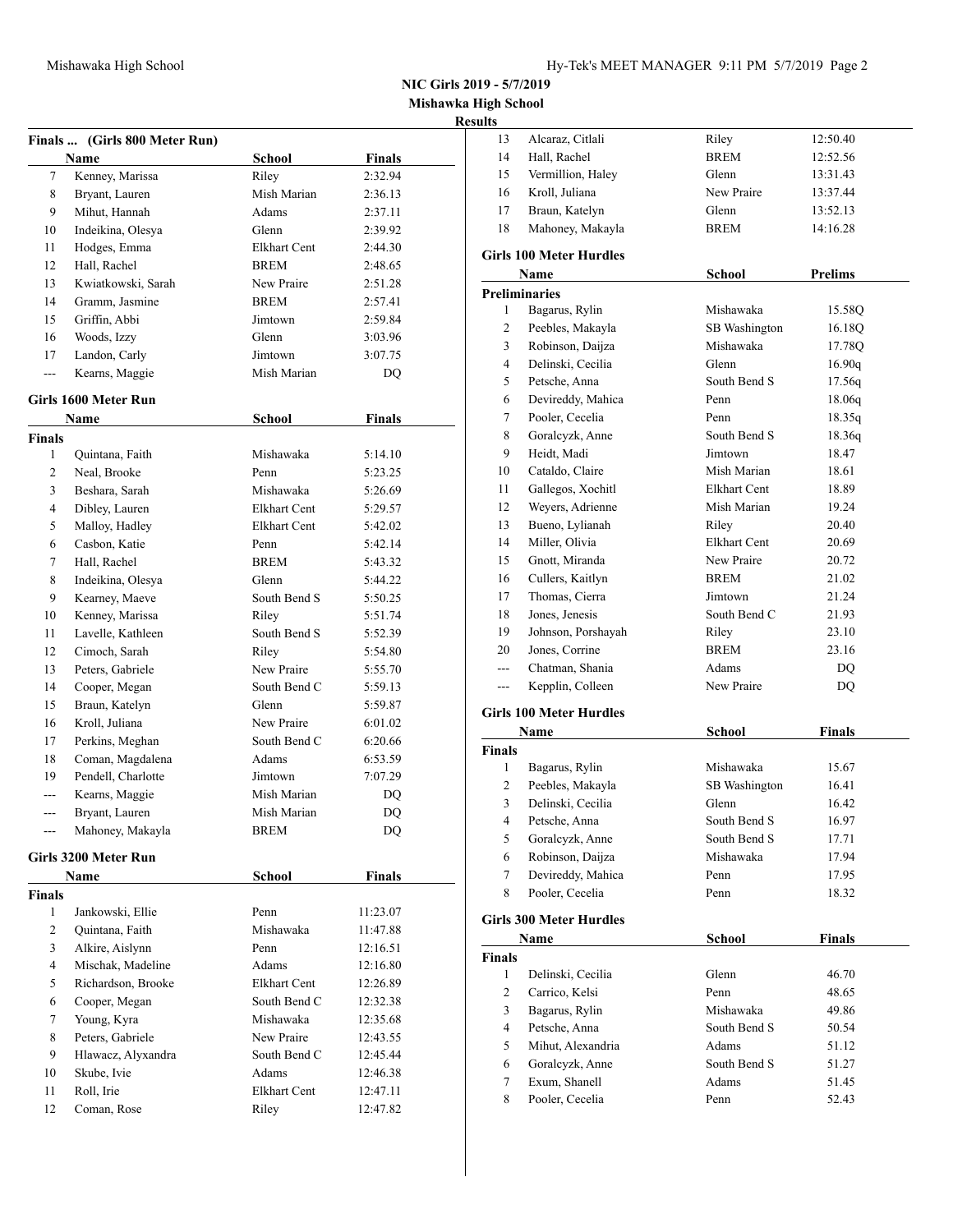| Hy-Tek's MEET MANAGER 9:11 PM 5/7/2019 Page 3 |  |  |  |
|-----------------------------------------------|--|--|--|
|-----------------------------------------------|--|--|--|

**Mishawka High School**

## **Results**

|               | <b>Name</b>             | Finals  (Girls 300 Meter Hurdles)<br>School | Finals        |      |
|---------------|-------------------------|---------------------------------------------|---------------|------|
| 9             | Robinson, Daijza        | Mishawaka                                   | 52.90         |      |
| 10            | Matthew, Lyndsey        | Mish Marian                                 | 54.25         | Fina |
| 11            | Cataldo, Claire         | Mish Marian                                 | 54.29         |      |
| 12            | Heidt, Madi             | Jimtown                                     | 55.09         |      |
|               |                         |                                             | 57.03         |      |
| 13            | Cullers, Kaitlyn        | <b>BREM</b>                                 |               |      |
| 14            | Gallegos, Xochitl       | <b>Elkhart Cent</b>                         | 57.72         |      |
| 15            | Miller, Olivia          | Elkhart Cent                                | 58.33         |      |
| 16            | Cooper, Karinne         | South Bend C                                | 58.84         |      |
| 17            | Bueno, Lylianah         | Riley                                       | 1:00.53       |      |
| 18            | Johnson, Porshayah      | Riley                                       | 1:00.84       |      |
| 19            | Perkins, Meghan         | South Bend C                                | 1:01.38       |      |
| 20            | Alleyne, Macy           | New Praire                                  | 1:03.58       |      |
| 21            | Kepplin, Colleen        | New Praire                                  | 1:05.93       |      |
| 22            | Brotherton, Arianna     | Jimtown                                     | 1:07.46       |      |
|               | Girls 4x100 Meter Relay |                                             |               |      |
|               | Team                    | <b>Relay</b>                                | <b>Finals</b> |      |
| <b>Finals</b> |                         |                                             |               |      |
| 1             | Mishawaka Cavemen       | A                                           | 50.14         |      |
|               | 1) Jones, Indiah        | 2) Bagarus, Rylin                           |               |      |
|               | 3) Smith, DeiJana       | 4) Johnson, Paishence                       |               |      |
| 2             | SB Washington           | A                                           | 51.59         |      |
|               | 1) Bryan, Ardreyana     | 2) Peebles, Makayla                         |               |      |
|               | 3) Griffin, Deana       | 4) Pittman, Claire                          |               |      |
| 3             | Penn                    | A                                           | 51.79         |      |
|               | 1) Love, Keotave        | 2) Clinton, Trinity                         |               |      |
|               | 3) Pooler, Cecelia      | 4) Carrico, Kelsi                           |               |      |
| 4             | South Bend S            | А                                           | 52.90         |      |
|               | 1) Jackey, Zoe          | 2) Conner, Lilly                            |               |      |
|               | 3) Bolden, Zaniya       | 4) Petsche, Anna                            |               |      |
| 5             | Riley                   | A                                           | 54.78         |      |
|               | 1) Howell, Ja'Mishah    | 2) Brown, Tattyana                          |               |      |
|               | 3) Boyd, Jada           | 4) Lloyd, Asia                              |               |      |
| 6             | <b>Elkhart Central</b>  | А                                           | 55.31         |      |
|               | 1) Young, Krista        | 2) Dixon, Michelle                          |               |      |
|               | 3) Buckley, Kortney     | 4) Davis, Delaney                           |               |      |
| 7             | <b>Bremen Girls</b>     | А                                           | 55.57         |      |
|               | 1) Bickel, Caroline     | 2) Erickson, Abigail                        |               |      |
|               | 3) France, Zoey         | 4) Jimenez, Giselle                         |               |      |
| 8             | Mishawaka Marian        | А                                           | 56.25         |      |
|               | 1) Williams, Breonna    | 2) Petty, Carlondrea                        |               | Fina |
|               | 3) Matthew, Lyndsey     | 4) White, Olivia                            |               |      |
| 9             | New Praire              | А                                           | 57.62         |      |
|               | 1) Clemons, Samantha    | 2) Neang, Leah                              |               |      |
|               | 3) Nichols, Kamryn      | 4) Palmer, Alexandra                        |               |      |
|               | South Bend Clay         | А                                           | 58.79         |      |
|               |                         |                                             |               |      |
| 10            | 1) Gonzalez, Abigail    | 2) Reid, Aaliyah                            |               |      |

|      | rls 4x400 Meter Relay  |                 |                      |  |
|------|------------------------|-----------------|----------------------|--|
|      | Team                   | <b>Relay</b>    | Finals               |  |
| ıals |                        |                 |                      |  |
| 1    | Penn                   | А               | 4:09.06              |  |
|      | 1) Love, Keotave       | 2) Leady, Kayla |                      |  |
|      | 3) Smith, Julie        |                 | 4) Pennix, Jemmia    |  |
| 2    | Mishawaka Cavemen      | А               | 4:10.43              |  |
|      | 1) Beshara, Sarah      |                 | 2) Ibarra, Rachel    |  |
|      | 3) Johnson, Paishence  |                 | 4) Udongo, Ambriyana |  |
| 3    | Adams                  | А               | 4:18.39              |  |
|      | 1) Mihut, Alexandria   |                 | 2) Moore, Devyn      |  |
|      | 3) Mihut, Jordan       |                 | 4) Woods, Brianna    |  |
| 4    | Mishawaka Marian       | А               | 4:26.20              |  |
|      | 1) Petty, Carlondrea   |                 | 2) Cataldo, Claire   |  |
|      | 3) Matthew, Lyndsey    |                 | 4) Kearns, Maggie    |  |
| 5    | South Bend S           | А               | 4:28.97              |  |
|      | 1) Conner, Lilly       |                 | 2) Kearney, Maeve    |  |
|      | 3) Kearns, Elizabeth   |                 | 4) Petsche, Anna     |  |
| 6    | <b>Elkhart Central</b> | А               | 4:31.86              |  |
|      | 1) Hurt, Morgan        | 2) Reyes, Kathy |                      |  |
|      | 3) Hodges, Emma        |                 | 4) Hubbard, Solana   |  |
| 7    | Glenn                  | А               | 4:33.70              |  |
|      | 1) Braun, Katelyn      |                 | 2) Delinski, Cecilia |  |
|      | 3) Hudspeth, Maddie    | 4) Lang, Seja   |                      |  |
| 8    | New Praire             | А               | 4:34.25              |  |
|      | 1) Chlebowski, Hannah  |                 | 2) Clemons, Samantha |  |
|      | 3) Fronk, Sarah        |                 | 4) Hooton, Brianna   |  |
| 9    | SB Washington          | А               | 4:35.14              |  |
|      | 1) Bell, Shanning      | 2) Smith, Ashya |                      |  |
|      | 3) Scott, Cierra       |                 | 4) Stoud, Armani     |  |
| 10   | <b>Bremen Girls</b>    | А               | 4:39.13              |  |
|      | 1) Bickel, Caroline    |                 | 2) Cullers, Kaitlyn  |  |
|      | 3) France, Zoey        |                 | 4) Jimenez, Giselle  |  |
| 11   | South Bend Clay        | А               | 4:45.68              |  |
|      | 1) Rivera, Kayla       |                 | 2) Perkins, Meghan   |  |
|      | 3) Cooper, Karinne     |                 | 4) Jones, Jenesis    |  |
| ---  | Riley                  | А               | DQ                   |  |
|      | 1) Boyd, Jada          |                 | 2) Kenney, Marissa   |  |
|      | 3) Cimoch, Sarah       |                 | 4) Bulter, Genesis   |  |
|      | rls 4x800 Meter Relay  |                 |                      |  |
|      | Team                   | Relay           | <b>Finals</b>        |  |
| ıals |                        |                 |                      |  |
| 1    | Penn                   | А               | 9:34.75              |  |
|      | 1) Smith, Julie        |                 | 2) Marshall, Nicole  |  |
|      | 3) Jankowski, Ellie    | 4) Neal, Brooke |                      |  |
| 2    | Mishawaka Cavemen      | А               | 10:01.84             |  |
|      | 1) Beshara, Sarah      |                 | 2) Quintana, Faith   |  |
|      |                        |                 |                      |  |

3) Young, Kyra 4) Ibarra, Rachel 3 Elkhart Central A 10:07.87 1) Reyes, Kathy 2) Garcia, Alondra 3) Richardson, Brooke 4 Adams A 10:24.81

1) Mihut, Hannah

| $27$ out the resident |
|-----------------------|
| 4) Hodges, Emma       |
| 10:24                 |
| 2) Borkowski, Anna    |

3) Skube, Ivie 4) Mischak, Madeline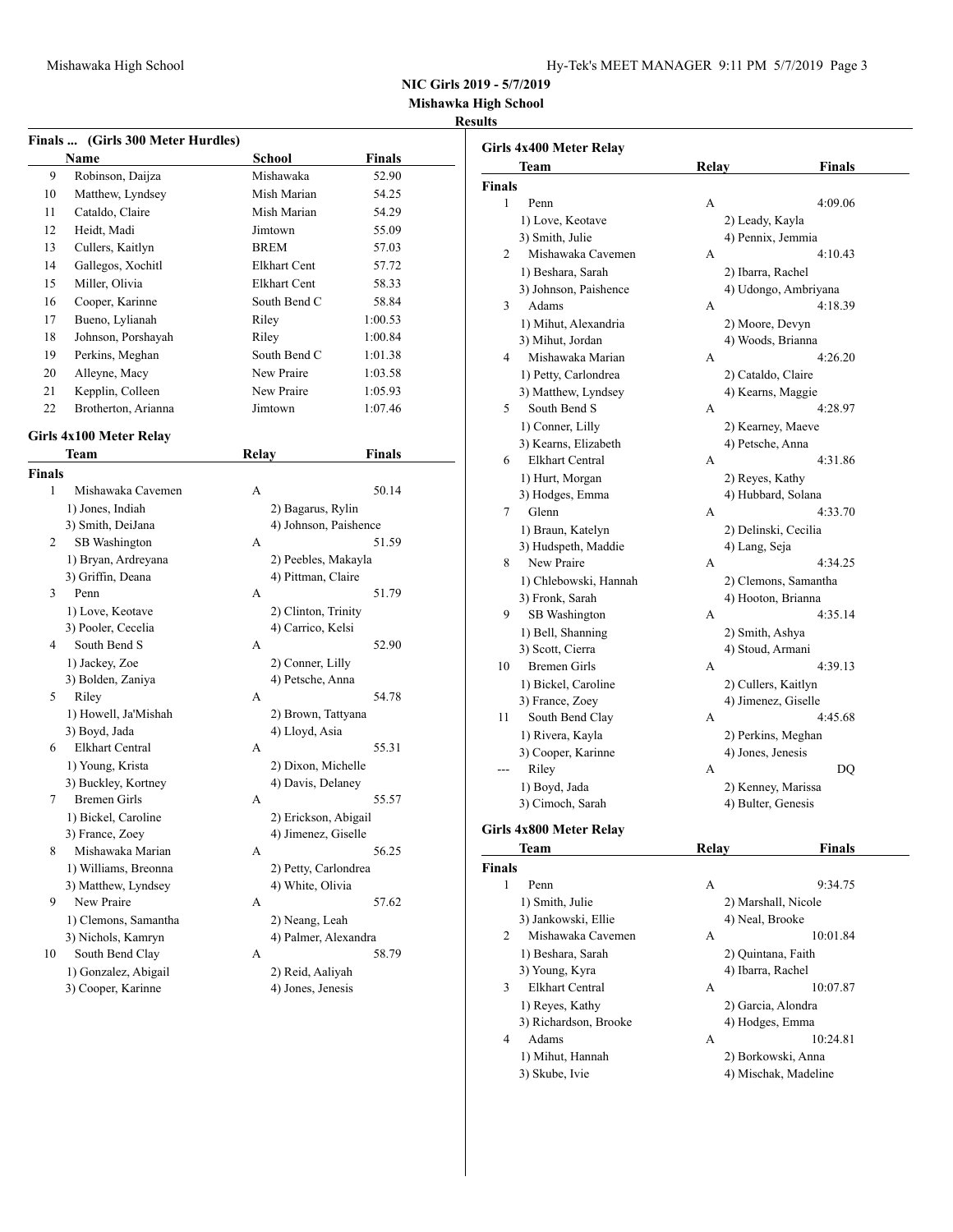**Mishawka High School**

#### **Results**

| Finals  (Girls 4x800 Meter Relay) |  |  |
|-----------------------------------|--|--|

| <b>Team</b>           | Relay              | <b>Finals</b>         |
|-----------------------|--------------------|-----------------------|
| 5<br>Mishawaka Marian | А                  | 10:35.95              |
| 1) Kearns, Maggie     | 2) Bryant, Lauren  |                       |
| 3) Hudgen, Mckenzie   | 4) Carles, Paulina |                       |
| South Bend S<br>6     | А                  | 10:49.46              |
| 1) Conner, Lilly      |                    | 2) Kearney, Maeve     |
| 3) Kearns, Elizabeth  |                    | 4) Lavelle, Kathleen  |
| 7<br>South Bend Clay  | A                  | 11:16.71              |
| 1) Rivera, Kayla      | 2) Cooper, Megan   |                       |
| 3) Hlawacz, Alyxandra |                    | 4) Perkins, Meghan    |
| 8<br>Bremen Girls     | A                  | 11:32.22              |
| 1) Gramm, Jasmine     | 2) Hall, Rachel    |                       |
| 3) Hummel, Andrea     |                    | 4) Jimenez, Giselle   |
| 9<br>New Praire       | A                  | 11:58.63              |
| 1) Adnson, Isabelle   | 2) Fronk, Sarah    |                       |
| 3) Kroll, Juliana     |                    | 4) Kwiatkowski, Sarah |
|                       |                    |                       |

### **Girls High Jump**

| Name          |                        | <b>School</b>       | <b>Prelims</b> |  |
|---------------|------------------------|---------------------|----------------|--|
|               | <b>Preliminaries</b>   |                     |                |  |
| 1             | Hartman, Natalie       | Penn                | $5-01.00q$     |  |
| 2             | Vermillion, Maya       | Glenn               | $4 - 10.00q$   |  |
| 3             | Platz, Madison         | Glenn               | $4 - 10.00q$   |  |
| 4             | Estes, Kyleigh         | <b>Elkhart Cent</b> | $4 - 10.00q$   |  |
| 4             | Szabo, Kennedy         | Penn                | $4 - 10.00q$   |  |
| 6             | Dillon, Gemma          | New Praire          | $4 - 08.00q$   |  |
| 7             | Knip, Emma             | Mishawaka           | $4-08.00q$     |  |
| 8             | Libey, Brylie          | <b>BREM</b>         | $4-06.25q$     |  |
| 9             | Strukel, Meleena       | Elkhart Cent        | $4 - 06.00q$   |  |
| 10            | Adams, Macie           | Jimtown             | 4-06.00        |  |
| 11            | Rypma, Hannah          | New Praire          | 4-06.00        |  |
| 11            | Schwinn, Reagan        | Jimtown             | 4-06.00        |  |
|               | Udongo, Ambriyana      | Mishawaka           | <b>NH</b>      |  |
|               | Moore, Devyn           | Adams               | <b>NH</b>      |  |
|               | Griffin, Deana         | SB Washington       | <b>NH</b>      |  |
|               | Shelton, Diamond       | SB Washington       | <b>NH</b>      |  |
|               | Cataldo, Claire        | Mish Marian         | <b>NH</b>      |  |
|               | White, Aazia           | Riley               | <b>NH</b>      |  |
|               | Moretti, Megan         | Mish Marian         | <b>NH</b>      |  |
| ---           | Chatman, Shania        | Adams               | <b>NH</b>      |  |
|               | Boyd, Jada             | Riley               | <b>NH</b>      |  |
|               | <b>Girls High Jump</b> |                     |                |  |
|               | <b>Name</b>            | <b>School</b>       | <b>Finals</b>  |  |
| <b>Finals</b> |                        |                     |                |  |
| 1             | Hartman, Natalie       | Penn                | 5-01.00        |  |
| $\sim$        | $X_L$ $111.$ $X_L$     | $\sim$ 1 $\sim$     | 4.10.50        |  |

| nals |                  |              |             |
|------|------------------|--------------|-------------|
| 1    | Hartman, Natalie | Penn         | 5-01.00     |
| 2    | Vermillion, Maya | Glenn        | $4 - 10.50$ |
| 3    | Platz, Madison   | Glenn        | $4 - 10.25$ |
| 4    | Estes, Kyleigh   | Elkhart Cent | $4 - 10.00$ |
| 5    | Szabo, Kennedy   | Penn         | $4 - 10.00$ |
| 6    | Dillon, Gemma    | New Praire   | 4-08.50     |
| 7    | Knip, Emma       | Mishawaka    | 4-08.00     |
| 8    | Libey, Brylie    | <b>BREM</b>  | $4 - 06.00$ |
| 9    | Strukel, Meleena | Elkhart Cent | $4 - 06.00$ |

|               | <b>Girls Pole Vault</b> |              |                |
|---------------|-------------------------|--------------|----------------|
|               | <b>Name</b>             | School       | <b>Prelims</b> |
|               | <b>Preliminaries</b>    |              |                |
| 1             | Hartnagel, Francie      | Mish Marian  | $10-09.00q$    |
| 2             | White, Tatum            | South Bend S | $10-00.00q$    |
| 3             | Smith, Haley            | Mishawaka    | $9-06.00q$     |
| 4             | Chlebowski, Hannah      | New Praire   | $9-00.00q$     |
| 5             | Thomas, Claire          | Mish Marian  | 9-00.00q       |
| 6             | Shide, Claire           | Mishawaka    | 9-00.00q       |
| 7             | Simmons, Ashley         | Riley        | 9-00.00q       |
| 8             | Wykoff, Holly           | New Praire   | $8-06.00q$     |
| 8             | Ditmer, Grace           | Penn         | 8-06.00q       |
| 10            | DeLano, Audrey          | South Bend S | 8-06.00        |
| 11            | Vanderzwaag, Analena    | Elkhart Cent | 8-06.00        |
| 12            | White, Raven            | BREM         | 8-00.00        |
| 13            | Butler, Claire          | Adams        | 7-06.00        |
| 13            | Schaefer, Morgan        | Penn         | 7-06.00        |
| $---$         | Young, Krista           | Elkhart Cent | NH             |
|               | Jones, Corrine          | <b>BREM</b>  | NH             |
| ---           | Hensell, Katherine      | Adams        | ΝH             |
|               |                         |              |                |
|               | <b>Girls Pole Vault</b> |              |                |
|               | Name                    | School       | <b>Finals</b>  |
| <b>Finals</b> |                         |              |                |
| 1             | Hartnagel, Francie      | Mish Marian  | 10-09.00       |
| 2             | White, Tatum            | South Bend S | 10-00.00       |
| 3             | Smith, Haley            | Mishawaka    | 9-06.00        |
| 4             | Chlebowski, Hannah      | New Praire   | 9-00.00        |
| 5             | Thomas, Claire          | Mish Marian  | 9-00.00        |
| 6             | Shide, Claire           | Mishawaka    | 9-00.00        |
| 7             | Simmons, Ashley         | Riley        | 9-00.00        |
| 8             | Wykoff, Holly           | New Praire   | 8-06.00        |
| 8             | Ditmer, Grace           | Penn         | 8-06.00        |
|               | <b>Girls Long Jump</b>  |              |                |
|               | <b>Name</b>             | School       | <b>Prelims</b> |
|               | <b>Preliminaries</b>    |              |                |
| 1             | Bagarus, Rylin          | Mishawaka    | $16-04.00q$    |
| 2             | Rowell, Cymphanie       | South Bend S | $15 - 11.50q$  |
| 3             | Boyd, Jada              | Rilev        | $15-04.00q$    |
| 4             | Leady, Kayla            | Penn         | $15-02.50q$    |
| 5             | Heidt, Madi             | Jimtown      | 14-09.25q      |
| 6             | Saratore, Isabella      | South Bend S | 14-08.25q      |
| 7             | Fozkos, Carrie          | Mishawaka    | 14-07.25q      |
| 8             | Hurt, Morgan            | Elkhart Cent | $14-04.00q$    |
| 9             | Estes, Kyleigh          | Elkhart Cent | $14-02.50q$    |
| 10            | Pooler, Cecelia         | Penn         | 14-01.25       |
| 11            | Miller, Lauren          | <b>BREM</b>  | 13-09.75       |
| 12            | Lang, Seja              | Glenn        | 13-07.75       |
| 13            | Armour, Riley           | Jimtown      | 13-03.50       |
| 14            | Clemons, Samantha       | New Praire   | 13-00.50       |
| 15            | Gnott, Miranda          | New Praire   | 12-10.50       |
| 16            | Winphrie, Lavonne       | South Bend C | 12-08.00       |
| 17            | Jones, Jenesis          | South Bend C | 12-07.00       |
| 18            | Moretti, Megan          | Mish Marian  | 12-03.50       |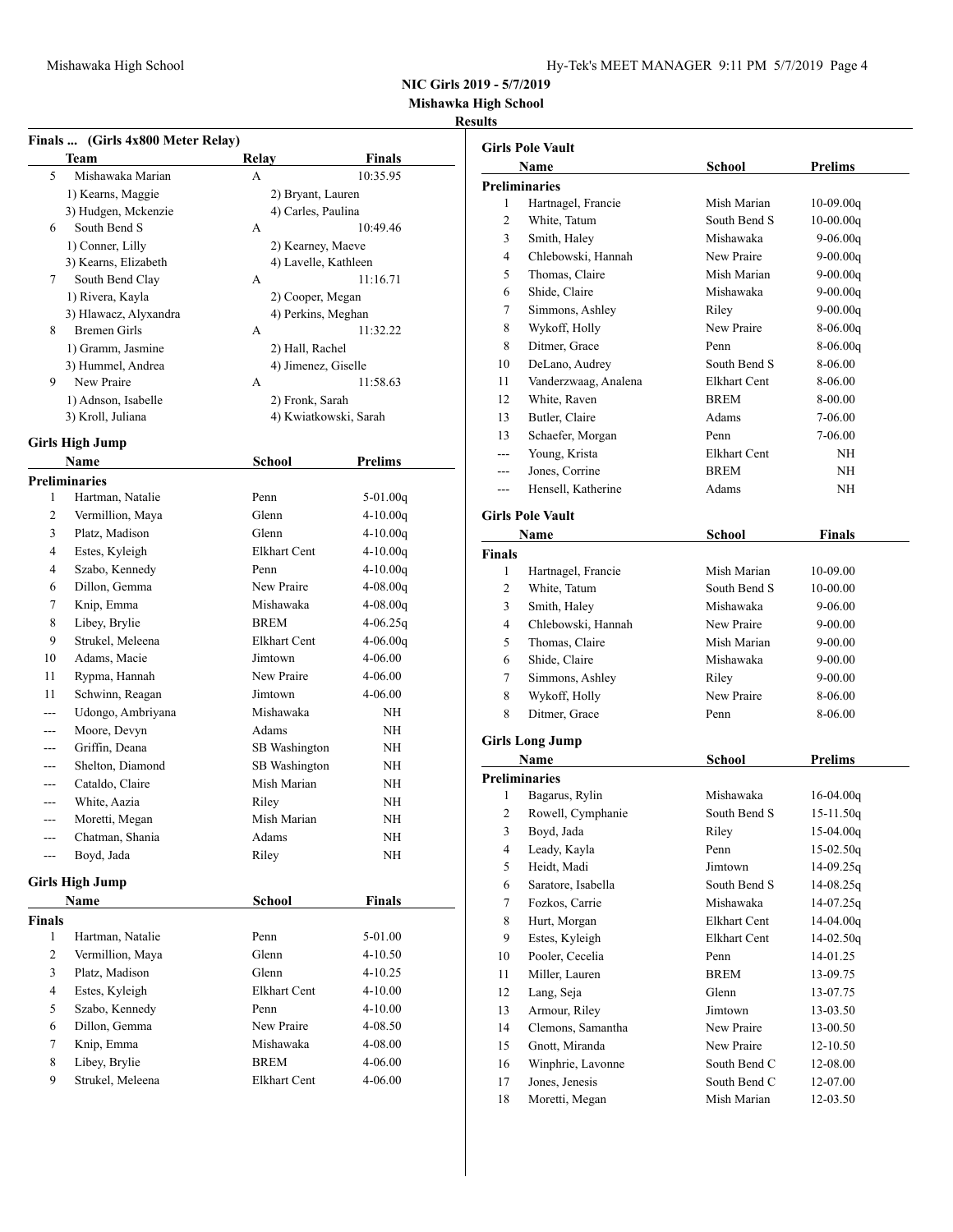**Mishawka High School**

## **Result**

|                | Preliminaries  (Girls Long Jump) |                     |                |
|----------------|----------------------------------|---------------------|----------------|
|                | Name                             | <b>School</b>       | <b>Prelims</b> |
| $\overline{a}$ | Fansler, Lauren                  | Glenn               | ND             |
| ---            | France, Zoey                     | <b>BREM</b>         | ND             |
|                | Pittman, Claire                  | SB Washington       | ND             |
| $-$            | Williams, Jaicyn                 | Riley               | ND             |
| ---            | White, Olivia                    | Mish Marian         | ND             |
| $---$          | Brown, Tattyana                  | Riley               | ND             |
|                |                                  |                     |                |
|                | <b>Girls Long Jump</b>           |                     |                |
|                | Name                             | School              | Finals         |
| <b>Finals</b>  |                                  |                     |                |
| 1              | Bagarus, Rylin                   | Mishawaka           | 17-03.50       |
| 2              | Rowell, Cymphanie                | South Bend S        | 15-11.50       |
| 3              | Saratore, Isabella               | South Bend S        | 15-11.00       |
| 4              | Leady, Kayla                     | Penn                | 15-10.25       |
| 5              | Hurt, Morgan                     | Elkhart Cent        | 15-09.25       |
| 6              | Fozkos, Carrie                   | Mishawaka           | 15-08.00       |
| 7              | Boyd, Jada                       | Riley               | 15-04.00       |
| 8              | Heidt, Madi                      | Jimtown             | 14-10.25       |
| 9              | Estes, Kyleigh                   | Elkhart Cent        | 14-05.25       |
|                | <b>Girls Shot Put</b>            |                     |                |
|                | Name                             | <b>School</b>       | <b>Prelims</b> |
|                | <b>Preliminaries</b>             |                     |                |
| 1              | Parker, Alecia                   | Adams               | 34-08.50q      |
| 2              | Miller, Devyn                    | Mishawaka           | 34-01.00q      |
| 3              | Garwood, Abbigail                | Penn                | 33-06.00q      |
| 4              | Clinton, Trinity                 | Penn                | 32-07.00q      |
| 5              | Walker, Salome                   | Mishawaka           | $31 - 11.00q$  |
| 6              | Taborn, Dana                     | South Bend C        | $31 - 08.00q$  |
| 7              | Batteast, Brianna                | South Bend C        | 31-04.00q      |
| 8              | Pulianas, Mia                    | <b>Elkhart Cent</b> | 31-02.00q      |
| 9              | Wiseman, Juel                    | Riley               | $30-04.00q$    |
| 10             | Denton, Skylar                   | New Praire          | 29-11.00       |
| 11             | Hudspeth, Maddie                 | Glenn               | 29-04.00       |
| 12             | Connell, Adreana                 | Riley               | 28-00.00       |
| 13             | Reisacher, Mirlande              | Jimtown             | 27-11.00       |
| 14             | McCain, Makiah                   | Adams               | 27-00.00       |
| 14             | Lang, Dessa                      | Glenn               | 27-00.00       |
| 16             | Lindenman, Hannah                | South Bend S        | 26-08.00       |
| 17             | Turpin, Anna                     | Jimtown             | 26-05.00       |
| 18             | Mitchell, Chyair                 | Elkhart Cent        | 26-01.50       |
| 19             | Loitz, Colleen                   | South Bend S        | 25-01.00       |
| 20             | Whittaker, Kathryn               | <b>BREM</b>         | 24-10.00       |
| 21             | Dennis, Gabriele                 | Mish Marian         | 24-07.00       |
| 22             | Siford, Abigail                  | New Praire          | 24-01.00       |
| 23             | York, Shawna                     | <b>BREM</b>         | 22-01.00       |
|                |                                  |                     |                |
|                | <b>Girls Shot Put</b>            |                     |                |
|                | Name                             | <b>School</b>       | <b>Finals</b>  |
| <b>Finals</b>  |                                  |                     |                |
| 1              | Parker, Alecia                   | Adams               | 36-07.00       |
| 2              | Miller, Devyn                    | Mishawaka           | 34-10.50       |
| 3              | Clinton, Trinity                 | Penn                | 34-08.50       |
| 4              | Garwood, Abbigail                | Penn                | 34-08.00       |

| ults          |                                 |                                          |                |       |
|---------------|---------------------------------|------------------------------------------|----------------|-------|
| 5             | Walker, Salome                  | Mishawaka                                | 31-11.00       |       |
| 6             | Batteast, Brianna               | South Bend C                             | 31-09.00       |       |
| 7             | Taborn, Dana                    | South Bend C                             | 31-08.00       |       |
| 8             | Pulianas, Mia                   | <b>Elkhart Cent</b>                      | 31-02.00       |       |
| 9             | Wiseman, Juel                   | Riley                                    | 30-05.00       |       |
|               | <b>Girls Discus Throw</b>       |                                          |                |       |
|               | Name                            | <b>School</b>                            | <b>Prelims</b> |       |
|               | <b>Preliminaries</b>            |                                          |                |       |
| 1             | Pulianas, Mia                   | Elkhart Cent                             | $122 - 11q$    |       |
| 2             | Miller, Aujanae                 | Mishawaka                                | $112 - 05q$    |       |
| 3             | Miller, Devyn                   | Mishawaka                                | $106 - 10q$    |       |
| 4             | Lindenman, Hannah               | South Bend S                             | $105 - 11.25q$ |       |
| 5             | Parker, Alecia                  | Adams                                    | $100 - 04q$    |       |
| 6             | Denton, Skylar                  | New Praire                               | 91-05q         |       |
| 7             | Connell, Adreana                | Riley                                    | $90 - 10q$     |       |
| 8             | Wiseman, Juel                   | Riley                                    | 90-00.50q      |       |
| 9             | Murton, Emily                   | Adams                                    | 88-11q         |       |
| 10            | Clay, Abbie                     | Penn                                     | 86-08.50       |       |
| 11            | Taborn, Dana                    | South Bend C                             | 85-08.50       |       |
| 12            | Kempf, Amelia                   | South Bend S                             | 84-02.50       |       |
| 13            | Dennis, Gabriele                | Mish Marian                              | 81-02          |       |
| 14            | Turpin, Elizabeth               | Jimtown                                  | 78-02.25       |       |
| 15            | Siford, Abigail                 | New Praire                               | 75-03.50       |       |
| 16            | Whittaker, Kathryn              | <b>BREM</b>                              | 73-07          |       |
| 17            | Piedra, Elly                    | Glenn                                    | 72-02.50       |       |
| 18            | Kruip, Melanie                  | <b>Elkhart Cent</b>                      | 71-04          |       |
| 19            | Hartman, Natalie                | Penn                                     | 70-09.50       |       |
| 20            | Piedra, Izzy                    | Glenn                                    | 69-02          |       |
| 21            | York, Shawna                    | <b>BREM</b>                              | 67-07.25       |       |
| 22            | Batteast, Brianna               | South Bend C                             | 64-01.75       |       |
| 23            | Harris, Alyssa                  | Mish Marian                              | $62 - 08$      |       |
| 24            | White, Evea                     | Jimtown                                  | 62-06.50       |       |
| 25            | Reed, Ta'Nyi                    | SB Washington                            | 49-04.75       |       |
|               | <b>Girls Discus Throw</b>       |                                          |                |       |
|               | Name                            | School                                   | Finals         |       |
| <b>Finals</b> |                                 |                                          |                |       |
| 1             | Pulianas, Mia                   | Elkhart Cent                             | 122-11         |       |
| 2             | Miller, Aujanae                 | Mishawaka                                | 112-05         |       |
| 3             | Miller, Devyn                   | Mishawaka                                | 110-03         |       |
| 4             | Lindenman, Hannah               | South Bend S                             | 105-11.25      |       |
| 5             | Parker, Alecia                  | Adams                                    | 100-05.50      |       |
| 6             | Denton, Skylar                  | New Praire                               | 98-06          |       |
| 7             | Connell, Adreana                | Riley                                    | 94-04          |       |
| 8             | Murton, Emily                   | Adams                                    | 90-11          |       |
| 9             | Wiseman, Juel                   | Riley                                    | 90-00.50       |       |
|               |                                 |                                          |                |       |
|               | 1) Mishawaka Cavemen            | Women - Team Rankings - 16 Events Scored |                | 161   |
|               |                                 |                                          |                | 139.5 |
|               | 2) Penn<br>3) Elkhart Central   |                                          |                | 61    |
|               | 4) South Bend Saint Joseph      |                                          |                | 58    |
|               | 5) South Bend Adams High School |                                          |                | 42    |
|               |                                 |                                          |                |       |

6) Mishawaka Marian 39